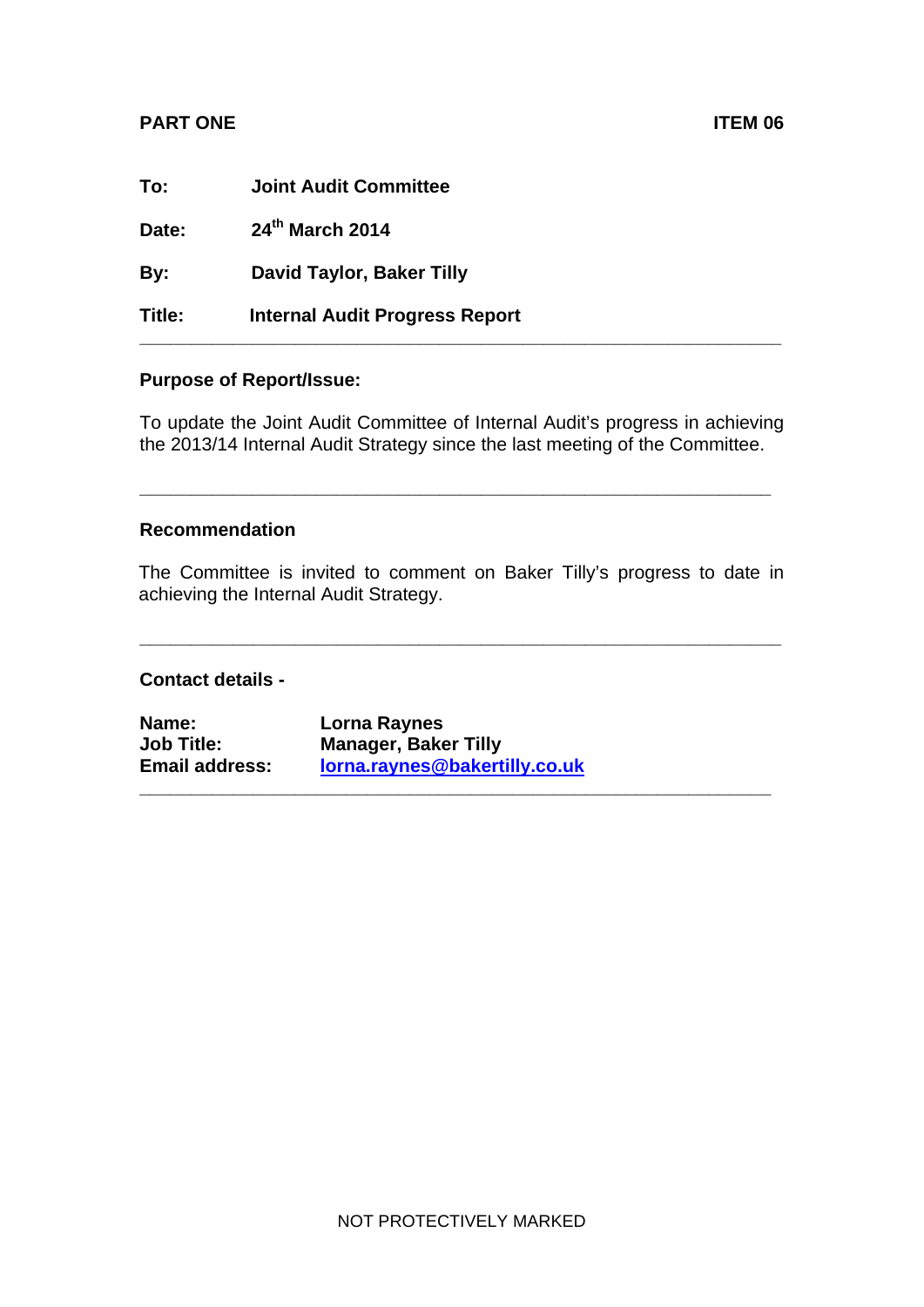

# **The Office of the Police and Crime Commissioner for Surrey and Surrey Police Force**

Internal Audit Progress Report Audit Committee meeting 24 March 2014

www.bakertilly.co.uk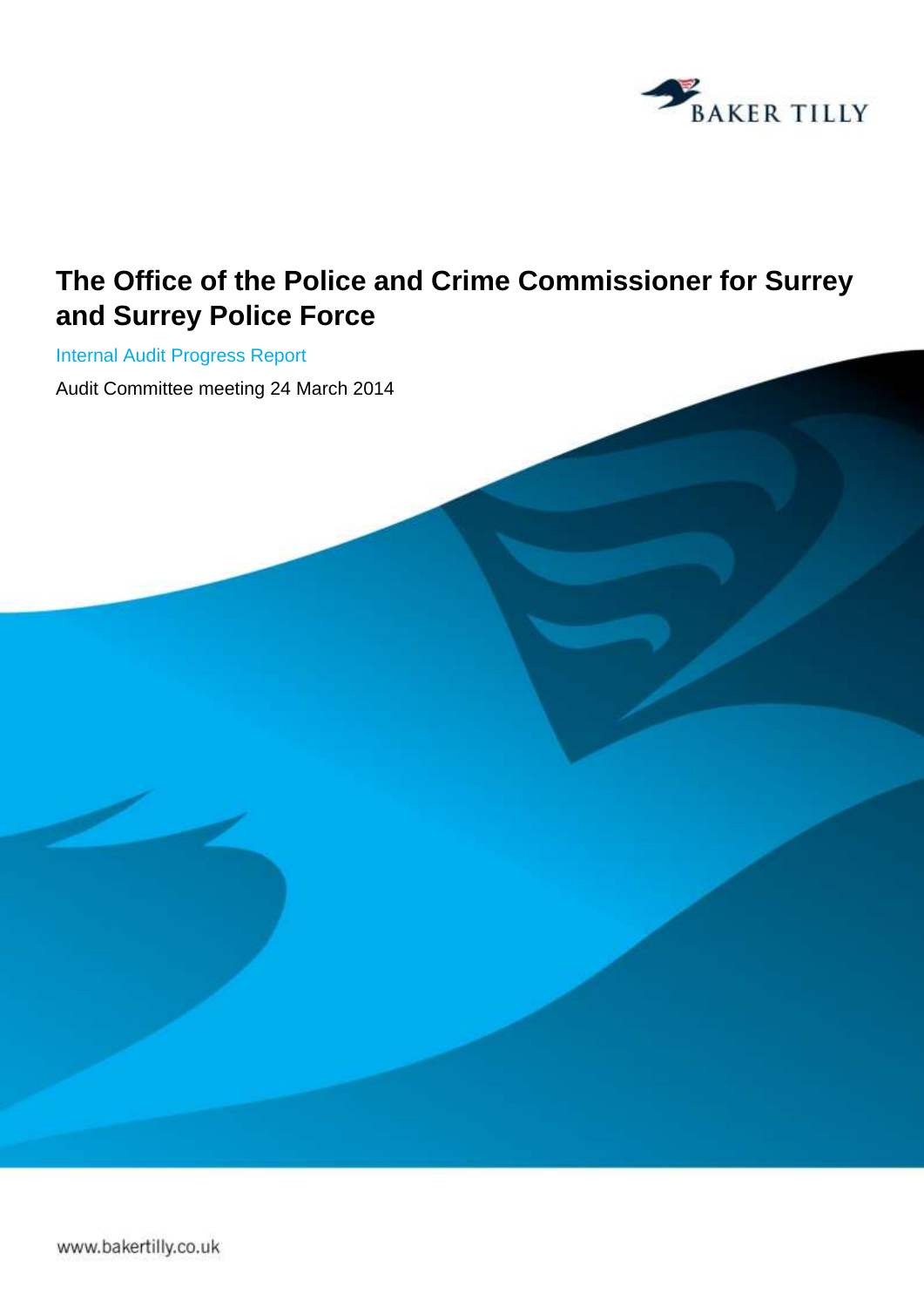# **Introduction**

The internal audit plan for 2013/14 was approved by the Audit Committee. This report provides an update on progress against that plan and summarises the results of our work to date.

## **Summary of Progress against the Internal Audit Plan**

| <b>Assignment</b>                                                                                                                                              | <b>Status</b>                                     | Opinion  | <b>Actions Agreed</b><br>(by priority) |                  |                |
|----------------------------------------------------------------------------------------------------------------------------------------------------------------|---------------------------------------------------|----------|----------------------------------------|------------------|----------------|
| <b>Reports considered today are</b><br>shown in italics                                                                                                        |                                                   |          | <b>High</b>                            | <b>Medium</b>    | Low            |
| Governance (1.13/14)                                                                                                                                           | Final                                             | Advisory |                                        |                  | 3              |
| Stage 2 transfer (2.13/14)                                                                                                                                     | Final                                             | Advisory | $\overline{\phantom{0}}$               | 5                | $\overline{4}$ |
| Business Interests (3.13/14)                                                                                                                                   | Final                                             | Rüd      | 1                                      | 3                | 4              |
| <b>Staff Market Supplement</b><br>(4.13/14)                                                                                                                    | Final                                             | Anti     | $\mathbf 0$                            | 1                | 1              |
| <b>Disposal Methods and Crime</b><br><b>Recording (5.13/14)</b>                                                                                                | <b>Final</b>                                      | Red      | 0                                      | $\boldsymbol{2}$ | 1              |
| Follow Up (6.13/14)                                                                                                                                            | Draft Report<br>Issued 8 Jan<br>2014              |          |                                        |                  |                |
| Gifts and Hospitality (7.13/14)                                                                                                                                | Draft Report<br><b>Issued 19</b><br>February 2014 |          |                                        |                  |                |
| <b>Financial Controls (General</b><br>Ledger, Financial Reporting,<br>Creditor Payments, Cash<br>Receipting and Treasury<br>Management, Income and<br>Debtors) | Fieldwork<br>completed                            |          |                                        |                  |                |
| Neighbourhood Engagement                                                                                                                                       | Planned for<br>March 2014                         |          |                                        |                  |                |
| Commissioning - Community<br>Safety                                                                                                                            | In progress                                       |          |                                        |                  |                |
| Commissioning - Victim Support                                                                                                                                 | Planned for April<br>2014                         |          |                                        |                  |                |
| <b>IT Application Security Review</b>                                                                                                                          | Planned for<br>March 2014                         |          |                                        |                  |                |
| <b>Risk Management</b>                                                                                                                                         | Planned for<br>March 2014                         |          |                                        |                  |                |